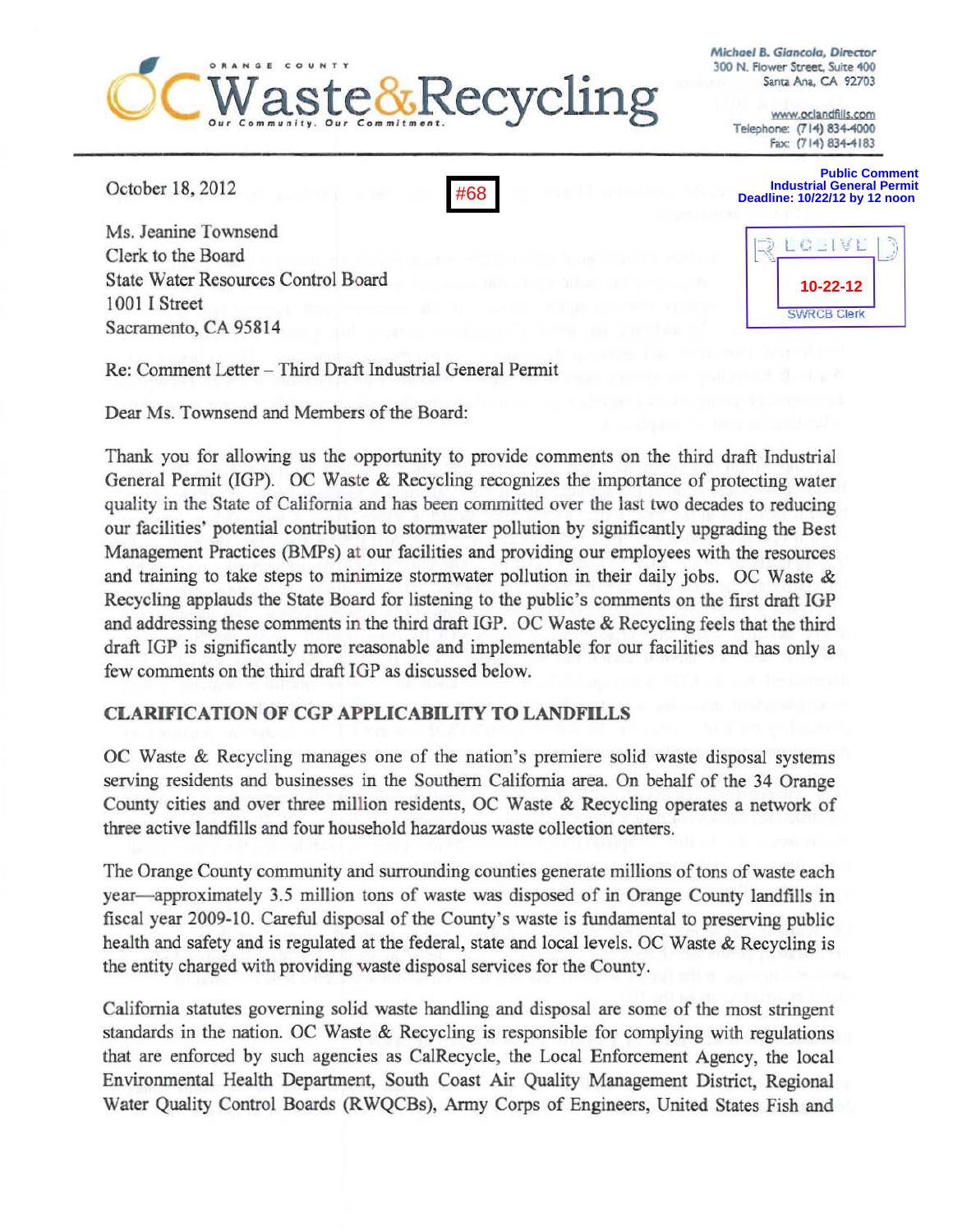Ms. Jeanine Townsend October 18.2011 Page 2

Wildlife Service, the California Department of Fish and Game, and local fire authorities and other County departments.

These regulations often overlap with one another, which makes compliance challenging. Even though regulators may have the same goals and purposes, each agency requires that their issues be addressed separately often at significant cost to the taxpayers and disposal rate payers of Orange County. In addition, the level of regulatory scrutiny has greatly increased with the heightened awareness and growing demand for environmental protection. Nevertheless, OC Waste & Recycling has always been committed to working with regulators and stakeholders to develop appropriate and reasonable regulations that provide protection to the environment while balancing the cost of compliance.

Working within this appropriate and reasonable protection principle, we request that the State Board specifically address the applicability of the Construction General Pennit (COP) to active landfill facilities in the final IGP. As the State Board is aware, there is much debate between landfill operators and RWQCBs as well as amongst individual RWQCBs within the State as to the applicability of the CGP to active landfills. Individual RWQCBs are currently responsible for clarifying the COP applicability to active landfills. The storrnwater regulatory approach to OC Waste & Recycling's facilities is a primary example of this inconsistency. We operate three active landfills under the jurisdiction to two RWQCBs (two landfills under the Santa Ana RWQCB and one landfill under the San Diego RWQCB). The Santa Ana RWQCB has determined that the COP is not applicable to active landfills. Routine landfill operations as well as construction activities at active landfills under the Santa Ana RWQCB jurisdiction are covered by the lOP. However, the San Diego RWQCB requires COP coverage for construction projects on active landfill facilities.

This inconsistent approach to stonnwater permitting of landfill operations (including construction) causes confusion about applicable stormwater regulations. OC Waste & Recycling also believes that facility compliance with two stormwater permits, each having the same overall goal, does not yield any direct water quality benefit since we are already monitoring our stormwater effluent in compliance with the IGP.

OC Waste & Recycling does not feel that landfllls should be required to comply with two stormwater permits which have the same overall goal and requests that the State Board include concise language in the final lOP clarifying that the COP is not applicable to active landfill facilities covered under the IGP.

## PREDICTED RAIN EVENT INSPECTION REQUIREMENT

1

Section XI.A.2.d of the third draft IGP requires that visual observations of all storm water drainage and containment areas be conducted prior to a rain event predicted to have a 50% or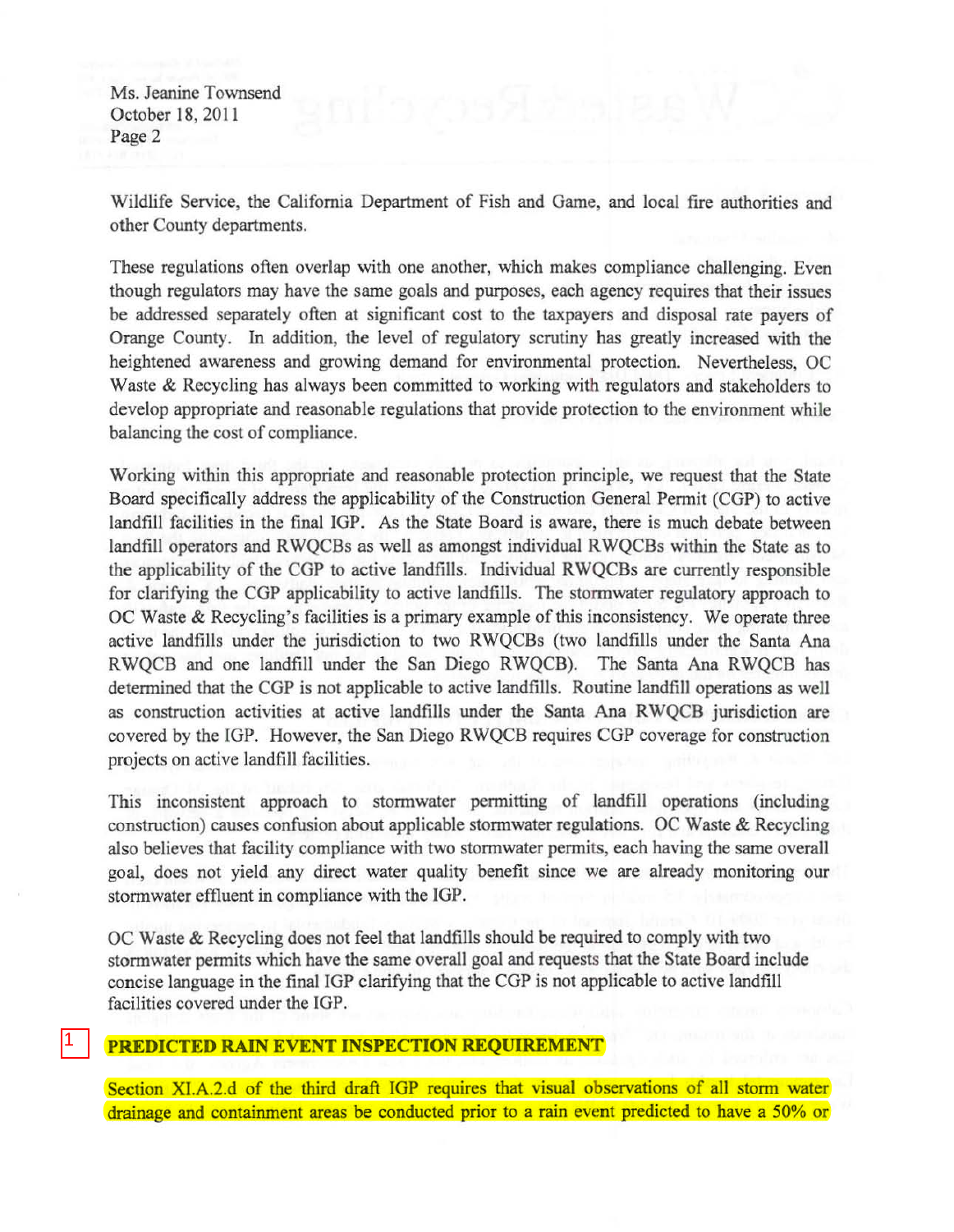Ms. Jeanine Townsend October 18, 2011 Page 3

greater probability of producing precipitation. In accordance with the third draft IGP, up to two pre-rain inspections could be required each month. For a large facility like a landfill (up to 1,500 acres for our facility operations), compliance with the predicted rain event inspection requirements will divert already limited employee resources and is unnecessary. OC Waste & Recycling proposes that the State Board eliminate the predicted rain event inspection requirement and allow the discharger to detennine the appropriate BMP inspection frequencies for their specific facility to reduce stormwater pollution. The discharger is responsible for maintaining their facilities to meet the proposed numeric action levels (NALs) and avoid exceedance response actions (ERAs), therefore, it is reasonable to assume that the discharger will implement and maintain BMPs, as required, at their facility. Should the discharger underestimate the BMP requirements at their facility, their stormwater effluent samples will likely indicate that the discharger would need to enhance stormwater pollution prevention measures and face implementation of ERAs in accordance with the third draft IGP.

#### ERA TECHNICAL DEMONSTRATION REPORTS 2

Once the discharger has entered into ERA Level 2, the third draft IGP allows dischargers the option to prepare one of three technical demonstration reports based on a pollutant source assessment. The technical demonstration reports include:

- 1) BAT/BCT Compliance Technical Demonstration Report;
- 2) Non-Industrial Source Pollutant Technical Demonstration Report; or
- 3) Natural Background Technical Demonstration Report.

The technical demonstration reports are the mechanism which can return the discharger to baseline status.

Based on OC Waste & Recycling's understanding of the proposed ERA process, once an NAL is exceeded for the first time, the discharger enters Level 1 ERA status. The initial action once the discharger enters Level 1 is to conduct an evaluation of the facility pollutant sources, source control BMPs, and stormwater pollution prevention plan (SWPPP) implementation. It seems reasonable at this point in the ERA process that if BAT/BCT is already being implemented at the facility or the pollutant source is determined to be non-industrial or naturally occurring that the discharger be allowed the option to prepare and submit the applicable demonstration report and return to baseline status. Therefore, OC Waste & Recycling proposes that the State Board allow dischargers the option to prepare technical demonstration reports at ERA Level 1.

#### **CONCLUSION**

OC Waste & Recycling applauds the State Board's revision of the 2011 draft IGP and requests that the State Board include a statement in the final IGP that the CGP is not applicable to active landfill facilities. We are committed to maintaining our facilities as necessary to reduce